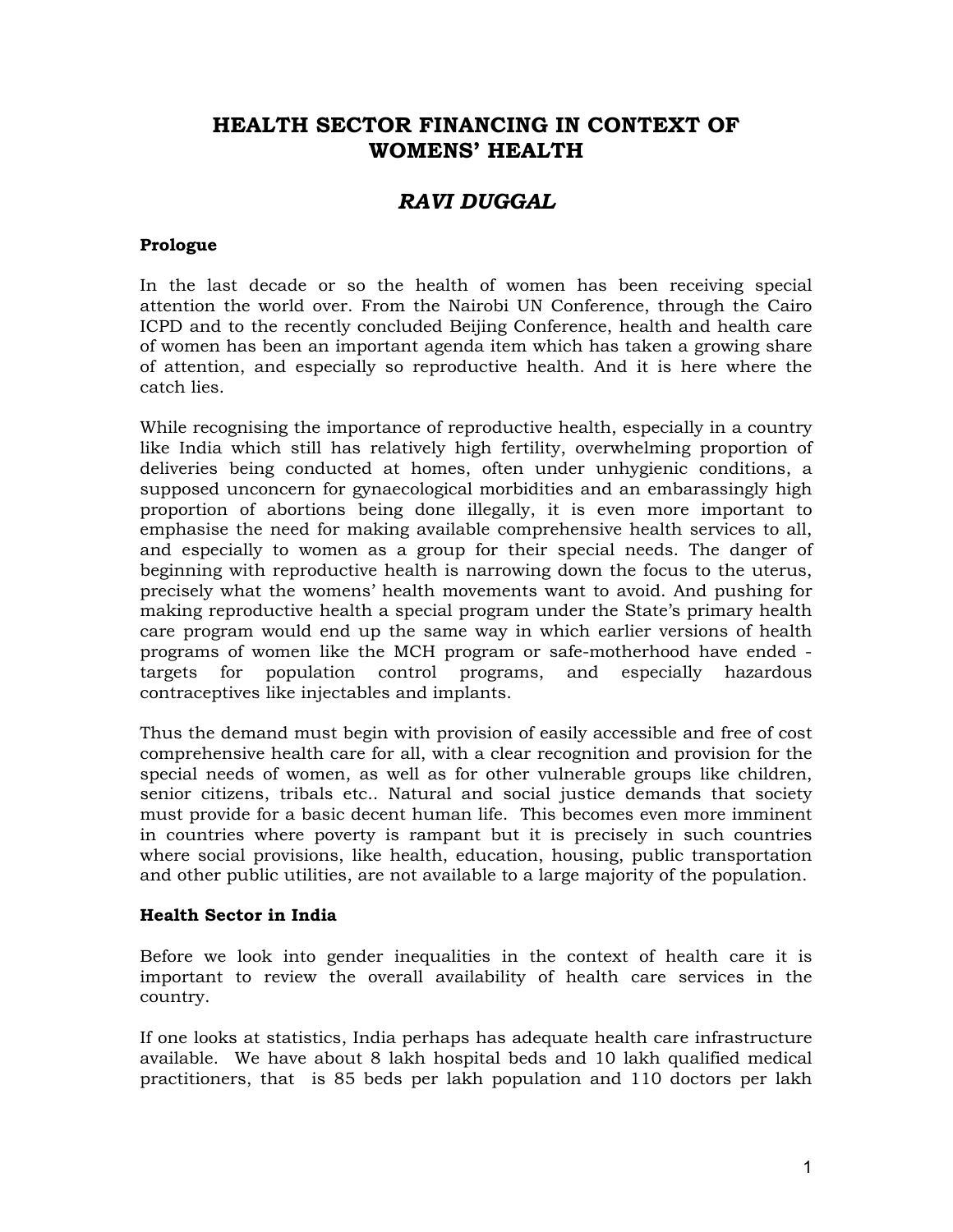population. If distributed rationally this is a fairly adequate number. But then reality is different.

Firstly 80% of the qualified practitioners are in the private sector and they operate without any regulations or control whatsoever, and of course for profit. The private health sector market is completely supply induced and the patient is totally at the mercy of the practitioners' whims and fancies. Secondly, 60% of those in private practice are trained in systems other than modern medicine or allopathy and yet a very large majority of these other system practitioners (ayurveda, homeopathy, unani, siddha, etc.) treat patients with modern medicines (of course, some allopaths also indulge in cross practise). Thirdly, two-thirds of private practitioners are located in urban areas when 70% of the population resides in rural areas. Fourthly, the public health sector too has an urban bias. Eighty percent of public sector medical care services and consequently as much of the budget for medical care is for urban areas. The rural areas have Primary Health Centres (PHCs) which provide mostly preventive and promotive services like immunization, ante natal services and family planning services, but medical care which is the main demand and need of the people is not available in rural areas, as even 4/5th of the public hospitals and beds are located in urban areas.

Apart from the formal health sector discussed above there is the informal sector of hereditary, caste-based and/or unqualified/untrained practitioners of various kinds. Their numbers, though exactly not known, is as large or perhaps larger than the formal sector - various types of unqualified practitioners ranging from outright quacks to paramedics, dais, bhagats, vaidoos, witch doctors, herbalists, a variety of others and ofcourse the local disease/technique specialists like abortionists, white discharge experts, jaundice specialists, snakebite specialists etc...

# **Women and the Health Sector**

Given the above dismal picture of health care in India not much can be expected in favor of women as clients of the health care system. Both the private and the public health system's core attention towards women is viewing the latter as mothers. While the private nursing home sector mostly comprises of maternity homes, the public health sector's major concern vis-a-vis women is to prevent them from becoming mothers. While the private maternity homes cater to the urban population and the middle classes (about 50 million women in the reproductive ages) the public sector's health services offer family planning services (overwhelmingly tubectomies and IUCDs) in both rural and urban areas covering over 100 million couples. The maternity services available under the public sector, especially in rural areas, is mostly through paramedics like auxiliary nurse midwives or trained dais.

Beyond the above and some other occassional services like ante-natal care and abortion services (both within the context of family planning), very little else is available to women to address their general and other gender-specific health care needs. Ofcourse the informal sector practitioners do cater to some specific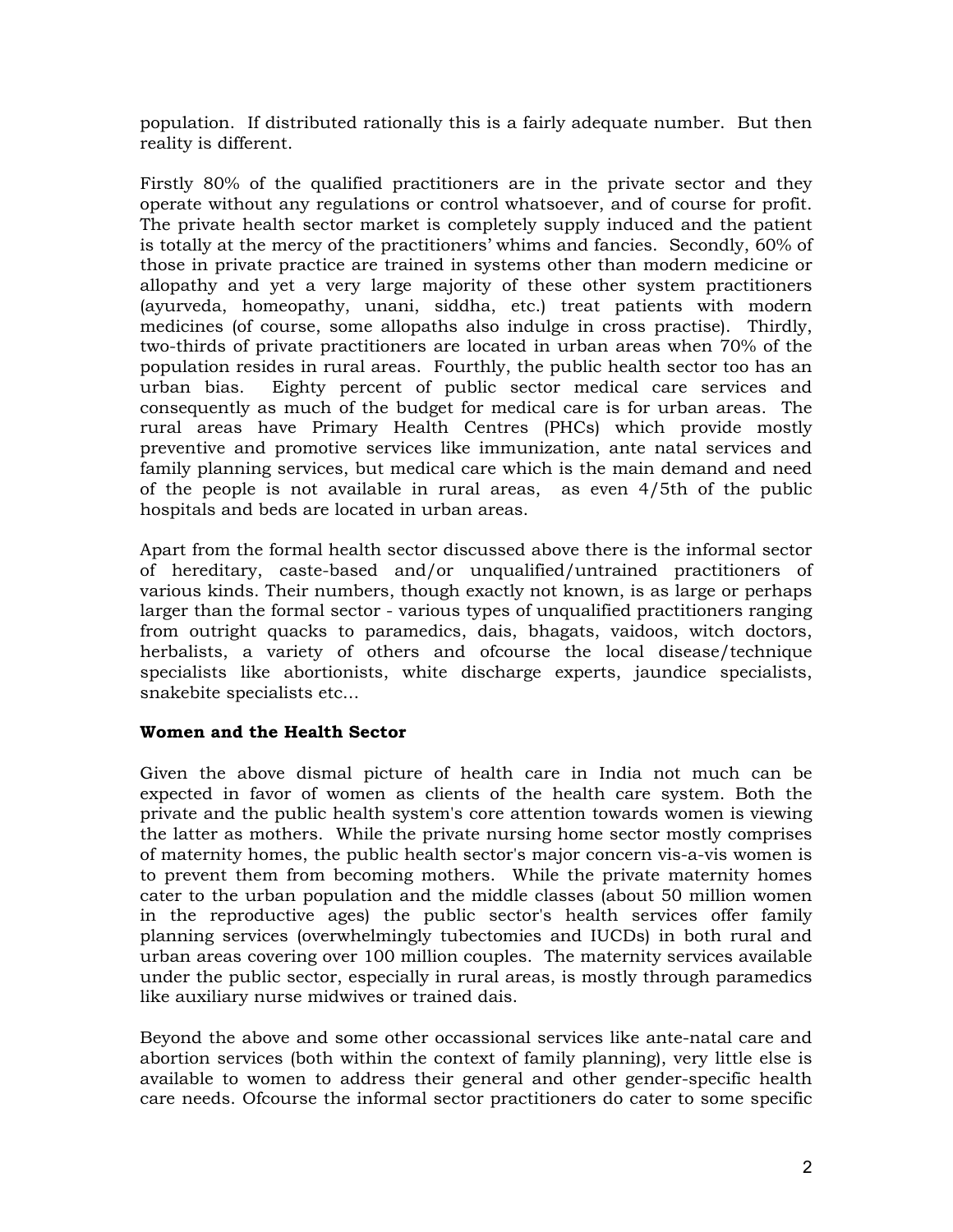needs of women like abortions, white discharges, psychic problems (what patriarchal literature calls hysteria) etc.. but very little of it is documented to enable a discussion or make comments. Some efforts are definitely being made to understand the contributions and /or harms of such providers. Some NGOs and Womens' groups have put in efforts to document this and have even helped in improving skills of such practitioners.

This gross neglect begins with defining women's health care needs and their low status in society. Women in India, and especially those in rural areas, given their general living conditions and the double burden on their shoulders, have never publicly voiced their concern over their reproductive, sexual and gynaecological health needs. Even something as obvious as menstruation is grossly neglected and this has serious consequences because many diseases in our country are related to blood loss - tuberculosis, malaria, dysentry, kalaazar, hookworm - and hence makes anaemia an extremely important concern of women's health which presently receives very little attention.

The health system, as indicated earlier, views women's health only in terms of their uterus. Thus, historically all health programmes designed specifically for women have been related to that - MCH, family planning (contraception), child survival, safe motherhood, etc.. What is tragic is that even this narrow focused approach has failed to provide women with safe pregnancy, maternity, contraception, etc.. High maternal mortality and the high level of unsafe, unhygenic births, especially in the countryside, is evidence which stands out pointedly.

The table below clearly shows the poor overall coverage of both the private and public health sectors taken together for the various MCH services as found during the 42nd Round of the National Sample Survey in I986-87 and the NFHS in 1992-93. The rural - urban and the strong class differences are also worth noting. While the NFHS data is not strictly compararble with the NSS data, the improvement in coverage, especially of immunisation and ANC, over the period due to perhaps the mission approach and higher allocation of resources is also worth noting.

MCH Services Utilisation (Public & Private Sectors) Across Classes and Rural-Urban Areas : All India Percentage Coverage 1987 and 1993.

| Class | Rural                              |           | Urban                              |           |
|-------|------------------------------------|-----------|------------------------------------|-----------|
|       | Completed Maternity<br>Births      |           | Completed Maternity                | Births    |
|       | Immunization Care                  | Domi Hosp | Immunization Care                  | Domi Hosp |
|       | Polio Triple ANC PNC -cilary -ital |           | Polio Triple ANC PNC -cilary -ital |           |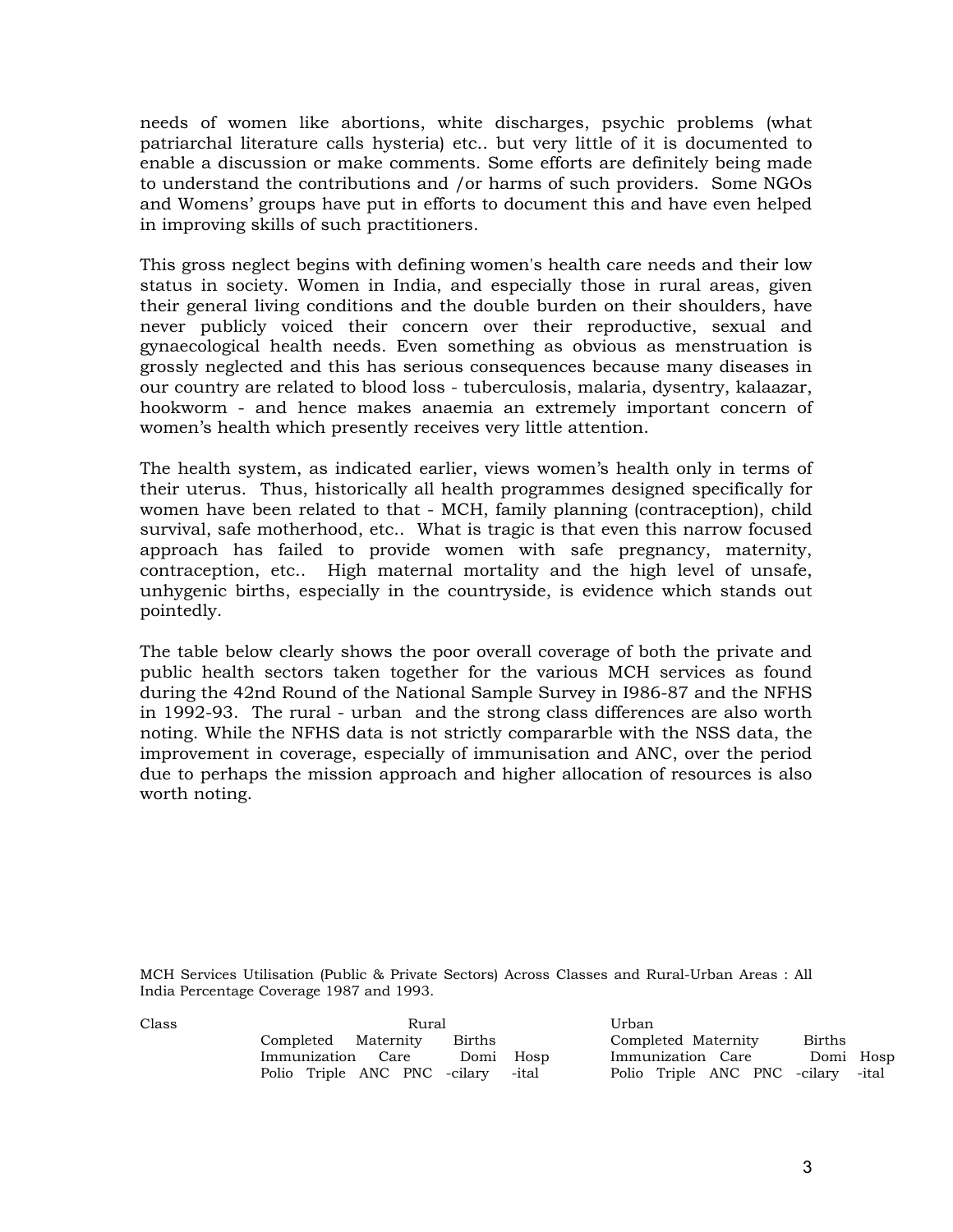| 1987 - NSS<br>Bottom 10%<br>Top $10\%$<br>All                                                                                                                                                                                                                                            | 7.24<br>25.76<br>10.77 | 4.41 | 17.36 10.35<br>20.44 41.67 20.36<br>7.56 21.15 12.60 |        | 86.75 8.91<br>55.24<br>80.52 13.53 | 39.03 |      |      | 14.31 9.54 39.04 21.16 62.05 33.75<br>59.26 51.16 94.05 58.32 8.75 84.25<br>26.82 20.51 46.83 23.76 46.85 48.20 |     |         |      |
|------------------------------------------------------------------------------------------------------------------------------------------------------------------------------------------------------------------------------------------------------------------------------------------|------------------------|------|------------------------------------------------------|--------|------------------------------------|-------|------|------|-----------------------------------------------------------------------------------------------------------------|-----|---------|------|
| Difference<br>Between Top &<br>Bottom (Times)                                                                                                                                                                                                                                            | 3.5                    | 4.6  | 2.4                                                  | 2.0    | $0.6^{\circ}$                      | 4.4   | 4.1  | 5.4  | 2.4                                                                                                             | 2.7 | 0.1     | 2.5  |
| 1993 - NHFS                                                                                                                                                                                                                                                                              | 48.4<br>16.0           | 46.6 | 56.7                                                 | $\sim$ | 83.0                               |       | 70.2 | 68.8 | 81.1                                                                                                            |     | $-41.5$ | 57.6 |
| Source : 1987 - NSS : Compiled from Sarvekshana Issue No. 47; April-June 1991, Tables 2R,<br>2U, 5R, 5U, 6R, 6U, 7R, 7U, 8R, 8U. Data is from the NSS 42nd Round Survey - 1987; and 1993<br>- NHFS : Compiled from National Family Health Survey - India 1992-93, Tables 9.1, 9.5, 9.11, |                        |      |                                                      |        |                                    |       |      |      |                                                                                                                 |     |         |      |

IIPS, Bombay, 1995

Note : ANC is Ante Natal Care, - PNC is Post Natal Care and MCH is Maternity and Child Health.

The health workers and infrastructure available even for these limited programs is grossly inadequate and of poor quality. In rural areas the PHC's and subcentres are so poorly equipped for even these meagre services that the doctors and nurses are unwilling to risk even a normal delivery. Ironically even tubectomy, the government's most favored 'health' program, is not available on demand to women at the PHC because it is done only in a camp where extra facilities/resources are made available. Further, the obsession of public health services with family planning has discredited the entire public health system in the rural areas.

Even in urban areas where infrastructure and physical access to public health services is relatively far better, women get a raw deal. Let alone their special health needs, even general health needs of women don't get the necessary attention. This is evident when we see the unfavorable ratio of beds assigned to women as well as the actual utilisation by women for both outdoor services and indoor services. Further, many studies have also indicated that neglect of illness care makes women carry a high burden of chronic ailments. All this is due to, as indicated earlier, women's health needs having the least priority in the family and hence getting neglected.

As mentioned earlier, given the existing pattern of health care provision, access to general health care needs for the masses too is extremely restricted. More so current trends of increased privatisation and the concept of selective primary care for public services is going to make the situation far worse for the poor majority. And within this a place for women's health care needs gets even further diluted or even more focused in terms of control of fertility.

### **Health Care Spending**

While the problem starts at the family level itself wherein women's health needs are least important, the actual neglect is due to inadequate allocations by the state for health care services. The world over it has been proved that with universal access and assurance of basic health care womens' access to health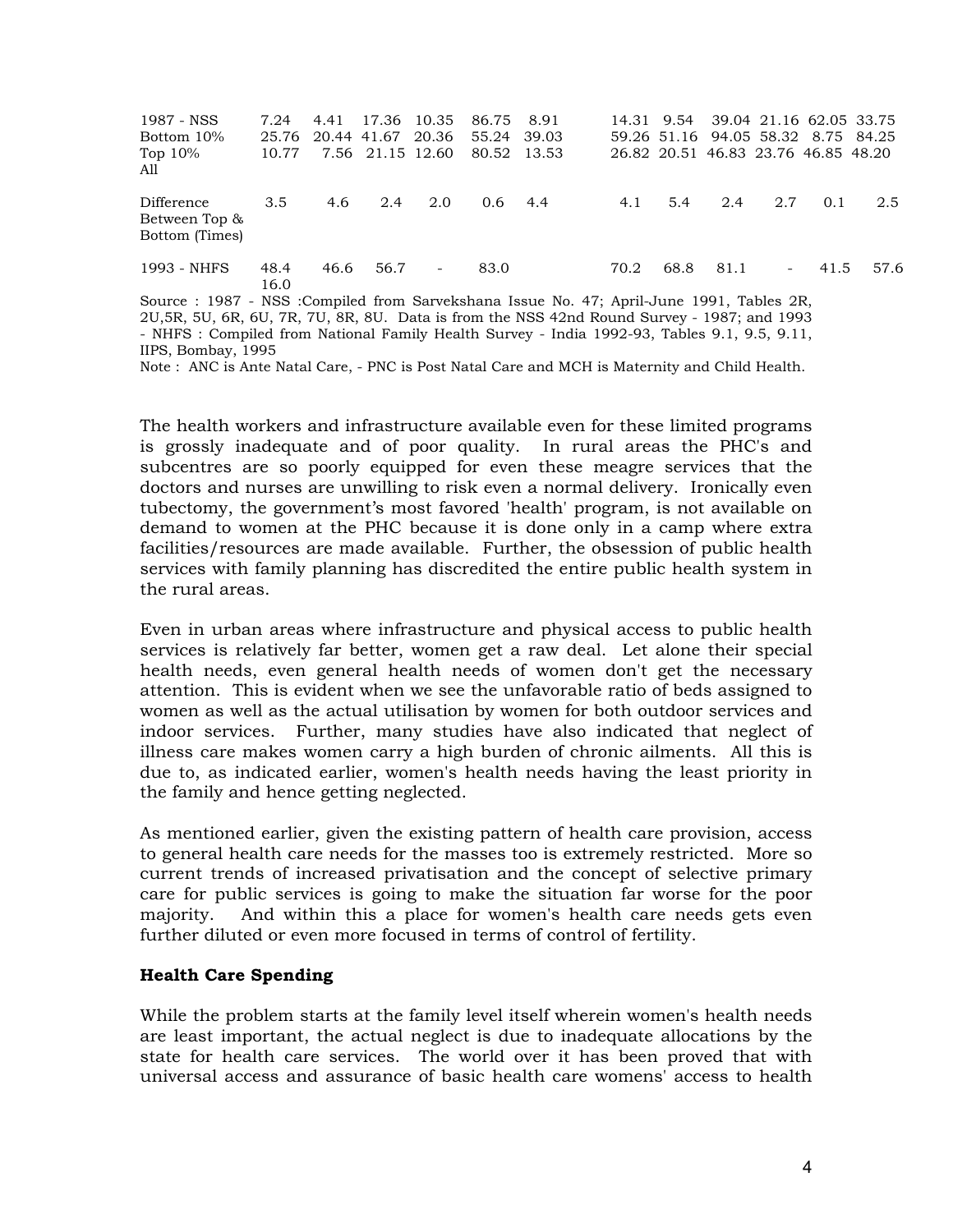care services has become equitable at least for general health services, if not as yet fully for their special health needs as women.

With the present level of allocation by the State to the health sector of less than one percent of the GDP not even one-fourth of the health needs of the people are met.

The States commitment to provide health care for its citizens is reflected not only in the inadequacy of the health infrastructure and the low levels of financing but also in the declining support to various health care demands of the people, and especially since early eighties when the process of liberalisation and opening up of the Indian economy to world markets began. This is evident from the data in the following table.

| Year                                      |             | 1980-81 1985-86 1991-92 1992-93 1993-94 1994-95 |       |       |       |       |
|-------------------------------------------|-------------|-------------------------------------------------|-------|-------|-------|-------|
| 1. Health Expd. as per cent of total      |             |                                                 |       |       |       |       |
| govt. expenditure 3.29                    |             | 3.29                                            | 3.11  | 2.71  | 2.71  | 2.63  |
| 2. Expenditure on medical care as         |             |                                                 |       |       |       |       |
| percent of total 43.30<br>health expd.    |             | 37.82                                           | 26.78 | 27.66 | 27.46 | 25.75 |
| 3. Expenditure on disease programs        |             |                                                 |       |       |       |       |
| as percent of 12.96<br>total health expd. |             | 11.69                                           | 10.59 | 10.84 | 10.41 | 9.51  |
| 4. Expenditure on family planning         |             |                                                 |       |       |       |       |
| as percent of<br>total health expd.       | 11.94 17.94 |                                                 | 19.39 | 16.54 | 16.88 | 17.27 |
| 5. Capital expd. as percent of total      |             |                                                 |       |       |       |       |
| health expd. 8.15                         |             | 9.23                                            | 8.43  | 4.20  | 4.67  | 4.46  |
| 6. Absolute annual per capita growth      |             |                                                 |       |       |       |       |
| rate of health<br>expd.in percent         | 15          | 21                                              | 11    | 13    | 17    | 7     |
| 7. Total Health Expenditure               |             |                                                 |       |       |       |       |
| (Rs,bn.)                                  | 11.89       | 27.15                                           | 52.01 | 62.04 | 71.83 | 78.67 |

Selected Public Health Expenditure Ratios 1981 - 1995

Source : Duggal R, Nandraj S & Vadair A; CEHAT Database - Special Statistics : Health Expenditure Across States -Part I and II, Economic And Political Weekly, 30:15-16, April15/22, 1995

Medical care (Hospitals and Dispensaries) and control of communicable diseases are crucial areas of concern both in terms of what people demand as priority areas of health care as well as what existing socioeconomic conditions demand. As with overall public health spending both these programs also show declining trends in fiscal allocations in the eighties and nineties. In fact in the case of disease programs this decline is surprising because of the large foreign assistance for AIDS and Blindness control - this then means that other crucial diseases like tuberculosis, malaria, leprosy, diarroheal diseases, ARI etc.. are being further neglected ! This increasing disinterest of the State in allocating resources for the health sector (family planning being an exception) is also reflected in investment expenditure - there has been a very large decline in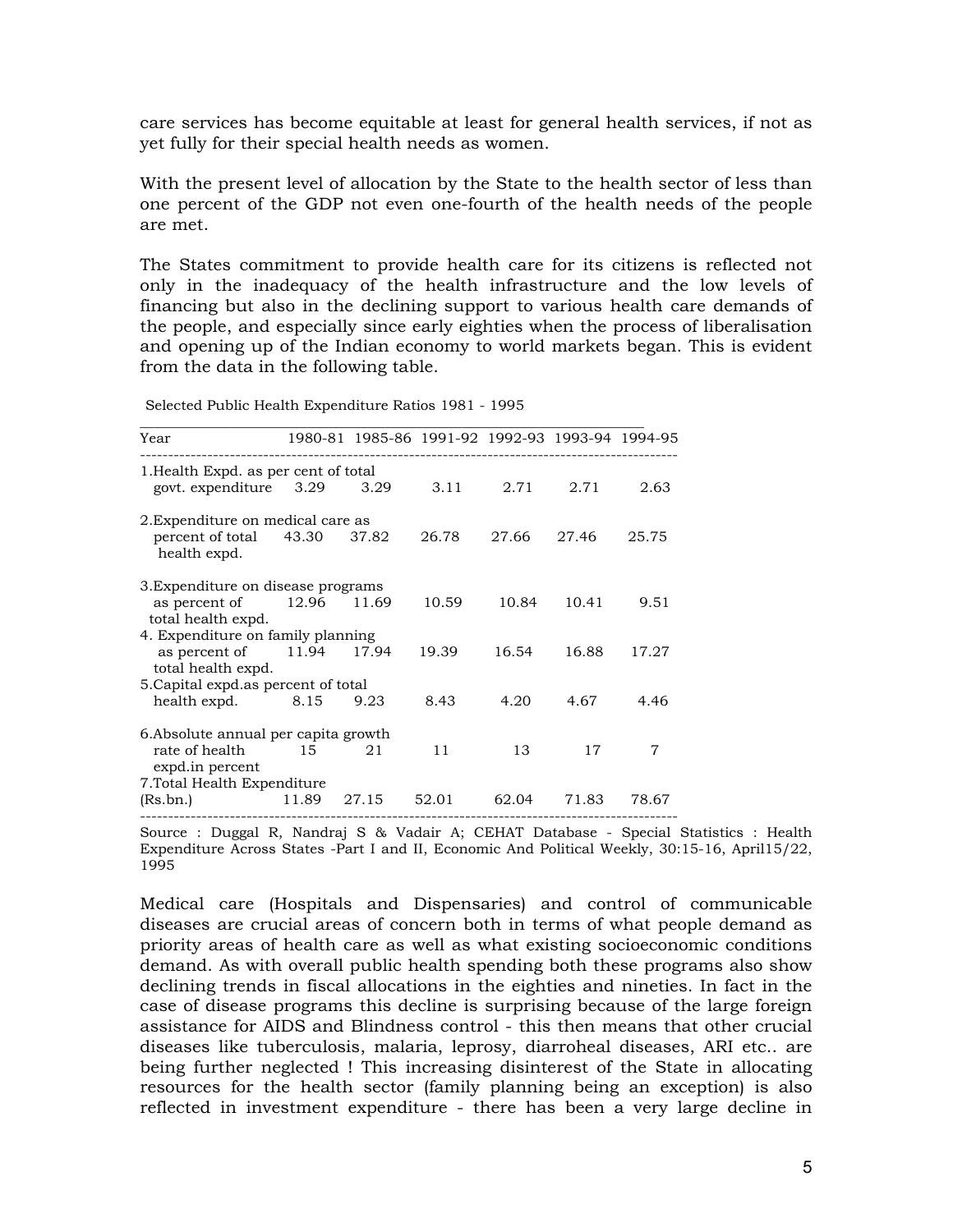capital expenditures during the nineties. Further, when we look at the growth rate of health expenditures we also see a declining trend and if we correct this absolute growth rate for inflation we would get a large negative growth for the most recent years.

When we look at these same ratios across states not one state government shows a significant trend different from the overall trends (see Duggal,Ravi et.al., 1995). This only goes to show how strongly the Central government influences the states' financing decisions even in a sector where the constitutional responsibility is vested with the state governments and the Centre's grants are only about 10% of state government spending. This 'united action' has been possible because health care policy-making and planning is largely done at the level of the Central government and hence the latter can use arm-twisting tactics. This structure of planning reduces any initiative that a state government may want to take for reallocating resources to favor demands of people for health care. The result is that people do not get satisfactory services from the public system and hence get discouraged to use it.

Low levels of public spending for health and low levels of utilisation of public health services are closely linked. The 1987 NSSO survey on utilisation of health care facilities revealed that for outpatient care public services were utilised for only 26% of the cases. But it also reveals that states with a higher percapita public health expenditure had better rates of public facility use. Further, states having a weak penetration of the private health sector had very high public health facility utilisation (NSSO, 1987). Similar trends have also been found in studies done by NCAER, NIHFW, FRCH and others.(see Berman, Peter et.al.eds, 1992; World Bank, 1994) However, for hospital care the use of public hospitals is as yet higher but that is because 70% of hospital beds are in the public domain. But with 80% of hospitals being in urban areas the rural residents, who constitute 3/4ths of the population, have tremendous difficulties in obtaining such care.

During the 1980's the State did put in genuine efforts at expansion of the rural health infrastructure (even though for strengthening the outreach of family planning), but it is precisely during this period, as we have seen above, that there was a declining trend in public spending on health care. This same period also witnessed a massive growth rate of expansion of the private health sector (Jesani, A et.al., 1993). The database of the NIPFP shows that real growth rates of public health spending have declined rapidly during the 1980's, and more so for Central government spending (see table below).

Real Growth Rate (percent) In Health Care Expenditure

| 1974-1982 | 1982-1989 |  |
|-----------|-----------|--|
| 9.99      | 8.42      |  |
| 12.13     | 3.44      |  |
| 10.03     | 8.22      |  |
|           |           |  |

Source : NIPFP, 1992 - State's Financing of Health Care in India : Some Recent Trends - V B Tulasidhar, mimeo.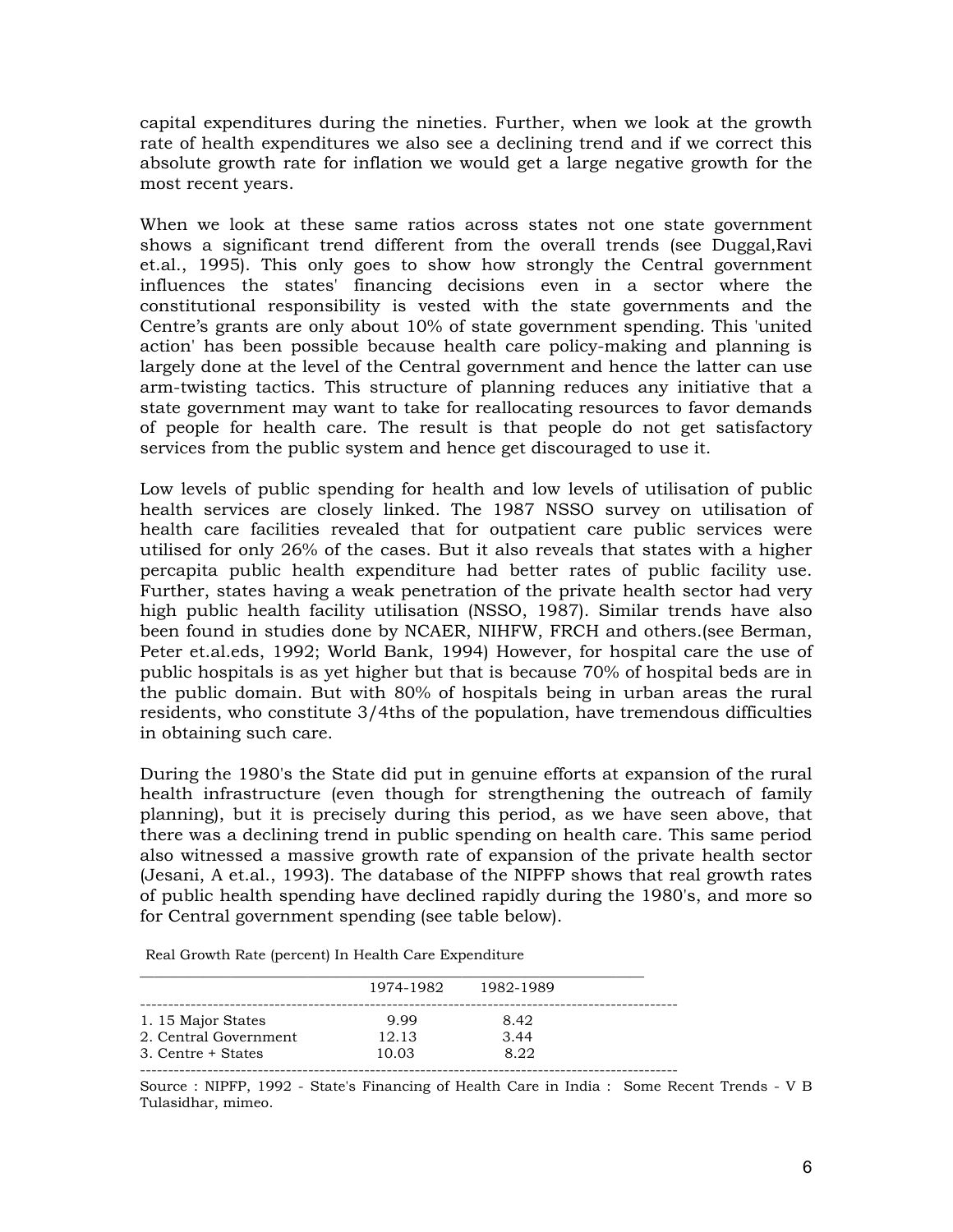Since the 1980's India's debt burden and interest payments have galloped at a rapid rate. It is this state of the economy which has had its bearing on State spending and social sector are the first to get the axe. Under structural adjustment since 1991 there has been further compression in government spending in an effort to bring down the fiscal deficit to the desired level. The GOI budget expenditures have declined from 19.8% of the GDP in 1990-91 to 16.58% in 1993-94. This compression again has been more severe for the Central health sector. The NIPFP database gives evidence for this compression that has taken place over the last decade. It shows that the state's share in health expenditures has increased and that of the Centre declined drastically. Further, the breakdown of Central assistance to states reveal that central programs or centrally sponsored schemes are the most severely affected. And since most of the centrally funded programs are of a preventive and promotive nature a decline of spending on these programs means serious consequences for the health of the nation, especially given the fact that the private sector has no interest in preventive and promotive care (see tables below).

|                          |      | 1974-1982 1982-1989 1992-1993 |      |
|--------------------------|------|-------------------------------|------|
| 1. State's own funds     | 71.6 | 79.9                          | 85.7 |
| 2. Grants from Centre    | 19.9 | 5.8                           | 3.3  |
| 3. Centre's expenditures | 8.5  | 14.3                          | 11.0 |

\_\_\_\_\_\_\_\_\_\_\_\_\_\_\_\_\_\_\_\_\_\_\_\_\_\_\_\_\_\_\_\_\_\_\_\_\_\_\_\_\_\_\_\_\_\_\_\_\_\_\_\_\_\_\_\_\_\_\_\_\_\_\_\_\_\_\_\_\_\_\_\_

\_\_\_\_\_\_\_\_\_\_\_\_\_\_\_\_\_\_\_\_\_\_\_\_\_\_\_\_\_\_\_\_\_\_\_\_\_\_\_\_\_\_\_\_\_\_\_\_\_\_\_\_\_\_\_\_\_\_\_\_\_\_\_\_\_\_\_\_\_\_\_\_

Share of Centre and States in Health Expenditures (percent)

Source : NIPFP, 1993 - Structural Adjustment Program : Its impact on the Health Sector, V B Tulasidhar, mimeo.

------------------------------------------------------------------------------------------------

|           | Medical and<br>Public Health Health | Public | Disease<br>Programs | Family<br>Welfare |
|-----------|-------------------------------------|--------|---------------------|-------------------|
| 1984-1985 | 6.73                                | 27.92  | 41.47               | 99.00             |
| 1989-1990 | 3.91                                | 16.66  | $29.12*$            | 74.51             |
| 1992-1993 | 3.70                                | 17.17  | 18.50               | 88.59             |
|           |                                     |        |                     |                   |

\_\_\_\_\_\_\_\_\_\_\_\_\_\_\_\_\_\_\_\_\_\_\_\_\_\_\_\_\_\_\_\_\_\_\_\_\_\_\_\_\_\_\_\_\_\_\_\_\_\_\_\_\_\_\_\_\_\_\_\_\_\_\_\_\_\_\_\_\_\_\_\_

Share of Central Grants in State Health Spending (percent)

\* figure for 1988-89; Source : same as above Table

Another serious problem in public health spending is the large and increasing proportion of the expenditure on salaries. This in part explains the poor utilisation of public health services because non-salary components like medicines, fuel, equipments, etc.. are inadequately funded. The NIPFP database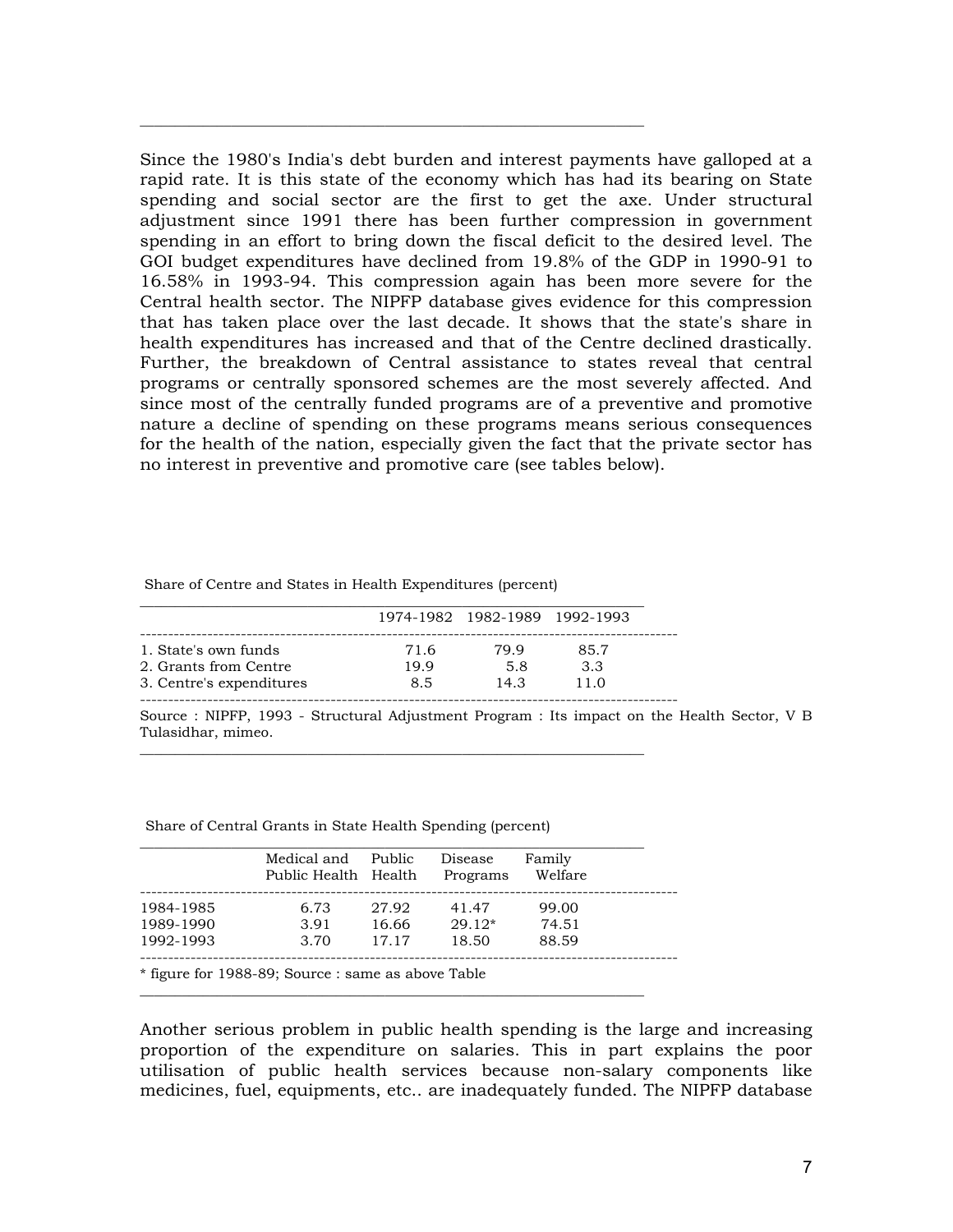shows that commodity purchases declined steadily from 29% of total expenditure in 1978 to 22% in 1988 as did capital expenditures from 9% to 7%. It also revealed that real growth rates in salary expenditures during that period was 9.8% and that of commodities was 5.3% (Tulasidhar,1992). NCAER also found in a district and municipal level study in four states that non-salary inputs ranged between 5% and 21% (World Bank, 1994). This declining share of non-salary spending will only further aggravate the inefficiencies within the system causing further damage to the already poor reputation of public health services.

The analysis and evidence presented above clearly indicates the urgency of stemming declining public spending on health care and taking appropriate fiscal actions to improve the efficiency and effectiveness of the public health care system.

The major problem of health setor development in India, especially in the last two decades, has been that new programs are begun and new facilities started with plan funds (and an increasing amount with foreign borrowings) but their future sustenance is not completely assured by additional non-plan allocations. Health being a state subject, its sustainability is dependant on allocations made by the state. The Centre has major control of plan resources and the states want to grab as large a share as they can. Therefore, states in the initial years of the plan scheme are willing to provide matching grants but when time comes to take charge of the programs they throw up their hands and hence the program continues to remain a part of the plan resources and the effect of the latter is that new investments get affected because of these old plan commitments not being transfered to non-plan budgets. Further, states have a tendency to divert program funds away from components they are earmarked for and this is largely due to the restricted role that states play in policy-making and planning.

This mis-match of centre-state priorities has proved very expensive as funds are wasted on inadequately provided tasks causing allocative inefficiencies and failure of the program to fulfill fully its objectives. For example, a recent GOI-WHO-SIDA evaluation of the tuberculosis program revealed the following :

\_inadequate coverage of TB services in peripheral health institutions

\_underfunding of drugs to the extent that the effective supply was for only

one-

third of the cases dectected

 \_over-reliance on X-ray diagnosis with the result that cases tended to concentrate in district TB centre

 \_ineffective laboratory services due to insufficient human-hours of the microscopist at the PHC

 \_inefficient drug distribution mechanism which results in a very high drop-out

rate after initial symptomatic relief to the patient

As regards spending specifically for womens' health care there is only the MCH program which gets merely 2% of the national health budget (see table below).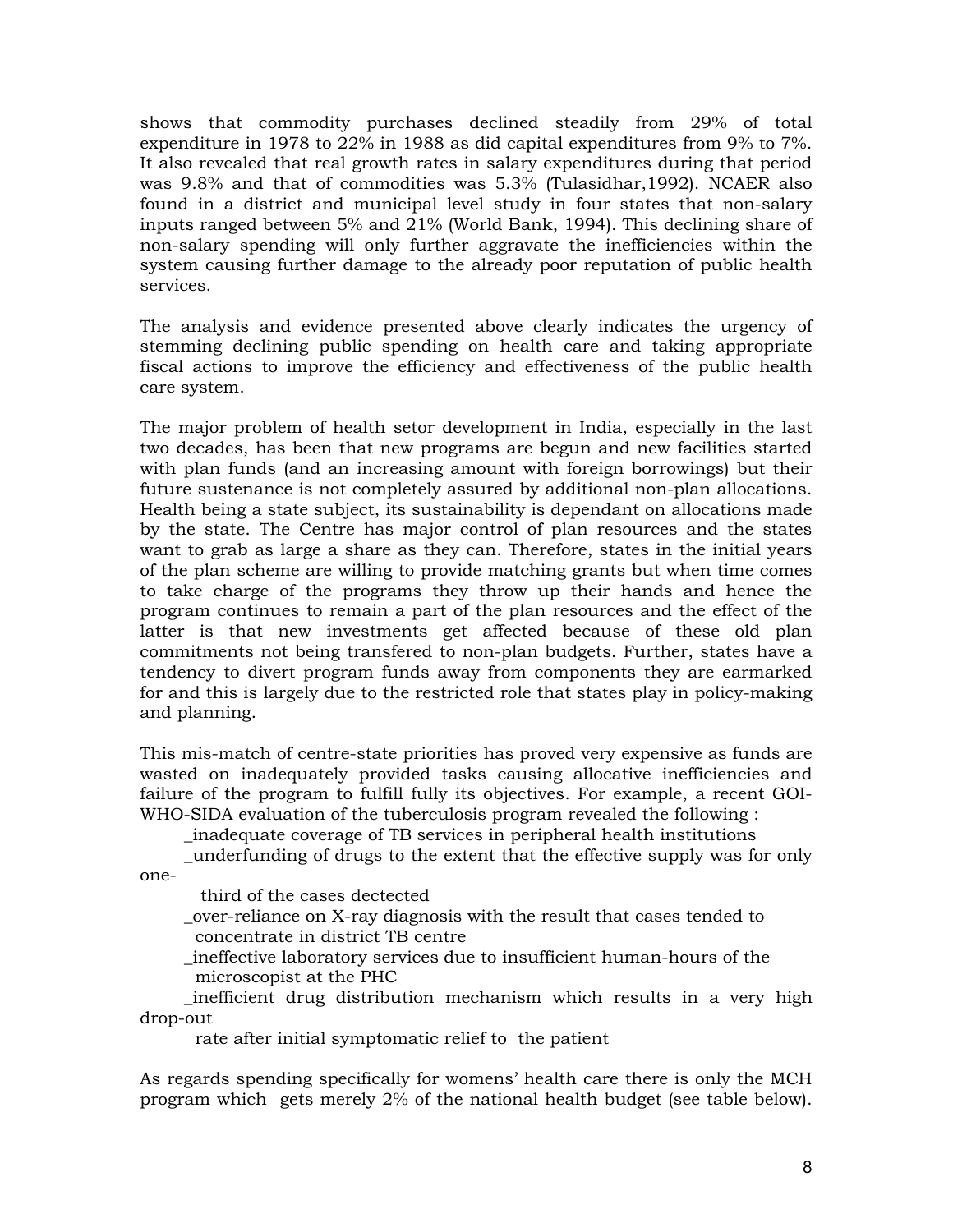Apart from this there is the family planning program which is targeted almost solely at women (tubectomies and iucd's) but it doesn't contribute much to womens' health care needs, if at all it has caused more harm than good. As we have seen earlier family planning budgets have grown at a steady pace but the corresponding decline in fertility rates has not been commensurate with such high investments for this high profile program of the State. In 1993-94 for instance Rs.10,725/- million (excluding MCH) were spent on family planning which was 14.93% of the national health budget. In the remaining expenditure, which is the core health budget, the stake of women is extremely limited because of the problems discussed in an earlier section.

|                                                                                                                                                           |       |       |      |      |      |                                | 1975-76 1980-81 1985-86 1991-92 1992-93 1993-94(RE) 1994-95 (BE) |  |
|-----------------------------------------------------------------------------------------------------------------------------------------------------------|-------|-------|------|------|------|--------------------------------|------------------------------------------------------------------|--|
| Rs.Million                                                                                                                                                | 23.66 | 60.38 |      |      |      | 136.14 1056.21 1117.25 1397.52 | 599.35*                                                          |  |
| % to total<br>health<br>expenditure                                                                                                                       | 0.39  | 0.51  | 0.50 | 2.03 | 1.80 | 1.95                           | $0.76*$                                                          |  |
| * excludes central govt. which is more than half the total MCH budget.<br>Source: CEHAT Database, see Economic and Political Weekly 30: 15/16, April 1995 |       |       |      |      |      |                                |                                                                  |  |

\_\_\_\_\_\_\_\_\_\_\_\_\_\_\_\_\_\_\_\_\_\_\_\_\_\_\_\_\_\_\_\_\_\_\_\_\_\_\_\_\_\_\_\_\_\_\_\_\_\_\_\_\_\_\_\_\_\_\_\_\_\_\_\_\_\_\_\_\_\_\_\_

Expenditure on MCH Services - All India.

#### **What Can Be Done ?**

The above picture looks rather dismal and it must be recognised that it is a consequence of the overall underdevelopment. The New Economic Policy and structural adjustment have not been helpful, and especially so for the social sectors. What does this mean for the health sector and the people of this country?

Health care access and availability in India has a peculiar public - private mix which generates a political economy that makes the health sector purchasingpower dependant. This is a contradiction given the fact that the large majority do not have purchasing capacities even to sustain adequate nutritional requirements. In a country where nearly half the population struggles under severe poverty conditions and another one-half of the remaining manages at the subsistence level it is a sad state of affairs that social needs like health and education have to be more often than not bought in the market place. Thus, when we discuss issues in health financing we must not restrict ourselves to money-matters but bring to centrestage in our discussions macro issues like poverty, poor availability of public services and the strong market penetration of the private sector in provision of health care, etc.., that is issues of distributive justice.

Therefore when we look at issues in health care and its financing we must begin with this reality of general impoverishment on the one hand and the market led for-profit private health sector on the other. While the public health sector accounting for less than one-fifth of the overall health expenditures is financed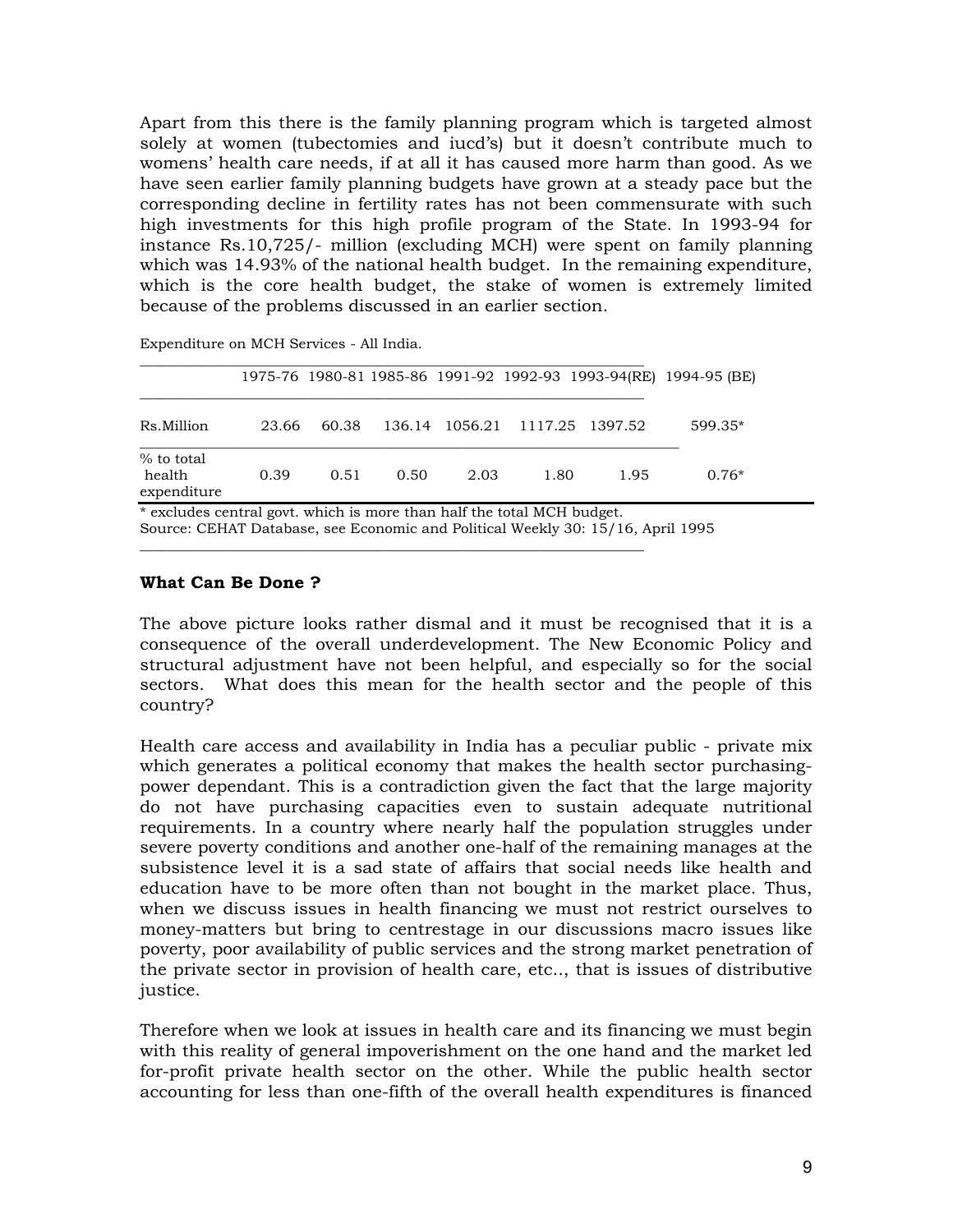almost wholly through tax revenues, the dominant private health sector is financed by people directly through fee-for-services. Insurance and employer supported financing, as yet, accounts for a very small proportion of the total funding of the health sector.

# **Issues of Concern**

*1. Defining Primary Care :* Primary health care needs to be defined in terms of peoples' needs and a minimum decent level of provision. Primary care services should include atleast the following :

 (a) General practitioner / family physician services for personal health care,

 (b) First level referral hospital care and basic specialist services, including dental and opthalmic services,

(c) Immunisation services against vaccine preventable diseases,

(d) Maternity services for safe pregnancy, delivery and postnatal care,

(e) Pharmaceutical services - supply of only rational and essential drugs

as per accepted standards,

 (f) Epidemiological services, including laboratory services, surveillance and control of major diseases with the aid of continuous surveys, information management and public health measures

- (g) Ambulance services,
- (h) Contraceptive services, and
- (i) Health education

It must be emphasised that the above minimum care must be seen as a comprehensive program and not compartmentalised into separate programs as is done presently. These comprehensive primary care services must be common to the rural and urban areas and should be sensitive to special needs of groups like women, elderly, children, tribals etc..

# *2. The urgent need to strengthen, restructure and reorient public health*

*services :* The urban bias in medical care provision by the State needs to be removed. The Primary Health Centres (PHCs) and Subcentres (SCs) need to be thoroughly reoriented to meet peoples needs of medical care and not be obssessed with family planning alone. Facilities for medical care need to be substantially enhanced at the

PHCs both in terms of personnel and supplies in terms of the above defined minimum provisions. While supplies can be increased through larger budgetary allocations the difficulty would be in getting personnel to work in the public system. Since private individual practice is the norm it becomes necessary to involve such practitioners to join a public sponsored health care program on a pre-defined payment system like a fixed capitation fee per family registered with the practititoner. Such a system needs to be evolved both in the rural and urban areas. This would mean a five-fold increase in primary care costs which would be partly financed from within the existing resources and the remaining from the organised sectors of the economy, including insurance, and special health related taxes. Ofcourse, this would mean a lot of restructuring, including stronger regulations and control and a mechanism for regular audit of the system's functioning. This is the only way of guaranteeing universal access to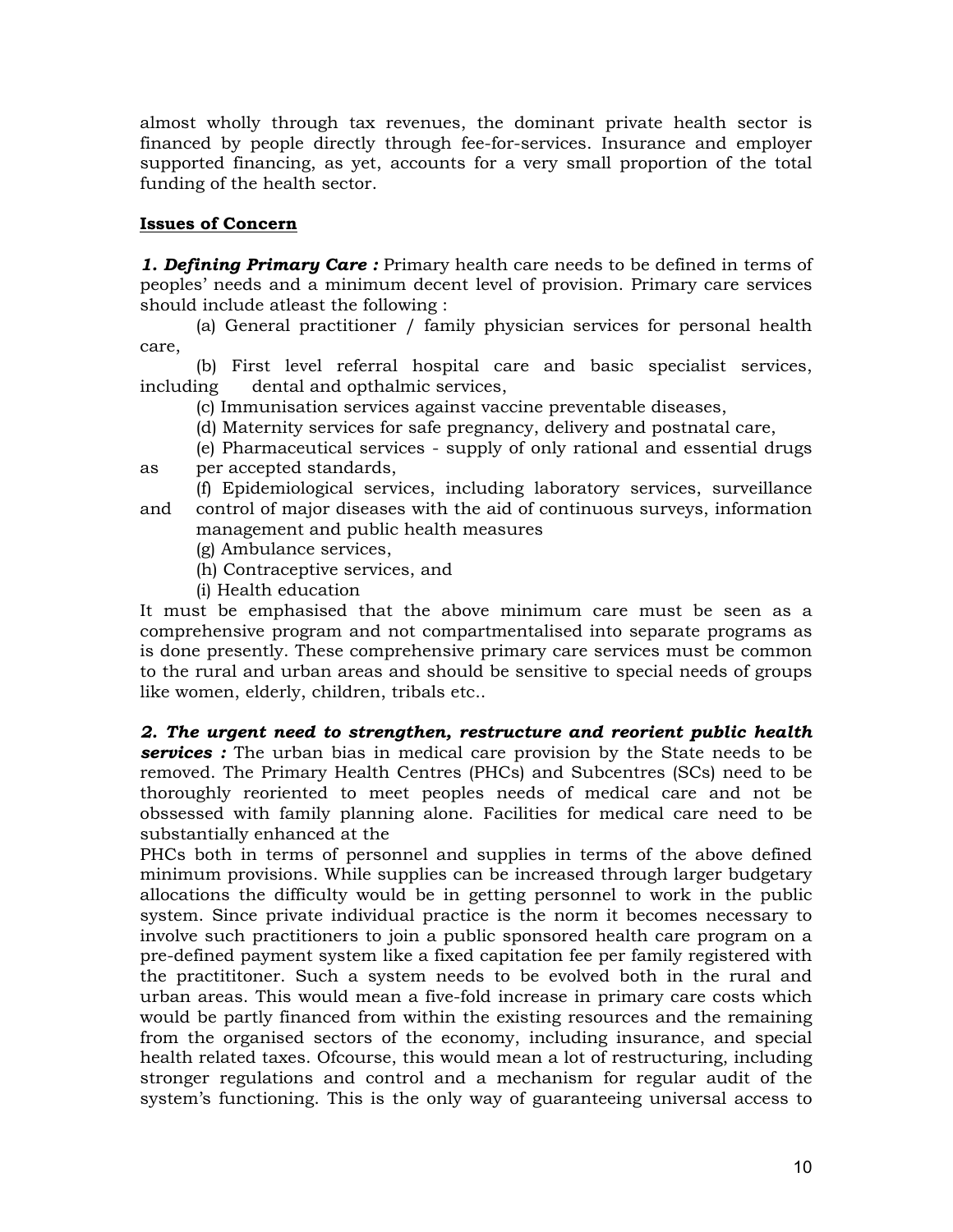health care and achieving 'health for all'. The bottom line would be no direct payments by patients at the time of receiving care. All payments would be made through a statutory authority which would be the monopoly buyer. People having the capacity to pay should be charged indirectly through taxes, insurance premia, levies etc.. Such restructuring would not disturb the autonomy of the individual practitioner or the private hospitals except that it would strive to eliminate irrational and unnecessary practices, demand some amount of relocation of practitioners, standardise and rationalise costs and incomes, eliminate quackery and demand accountability from the providers.

*3. Making the public health sector efficient, cost-effective and socially accountable :* The response to the malaise of the public health services should not be 'privatisation'. We already have a large, exploitative and unsustainable private health sector. What makes the private health sector 'popular' in usage is its better access - irrespective of quality, a personalised interface, availability at convenience, and non-bureaucratic nature. The public health services by contrast are bureaucratic, having poor access - especially in rural areas, have often inconvenient timings, are generally impersonal, often don't have requisite supplies like drugs etc.. and are plagued by nepotism and corruption. There is a lot of scope for improvement of public health services with better planning, reallocation of existing resources as well as pumping in additional resources especially for non-salary expenditures, reducing wastage and improving efficiency by better management practices and separation of primary, secondary and tertiary care through setting up of referral systems, improving working conditions of employees etc.. One good example of enhancing the value, efficiency and effectiveness of the existing system using the available resources is to assure that all medical graduates who pass out of public medical schools (80% of all graduates every year) serve in the public system for say atleast five years without which they should be denied the licence to practice as well as admission for postgraduate studies. After all the State is spending Rs.800,000 per medical graduate ! This measure if enacted by law will itself make available 14,000 doctors every year for the public health care system. There can be many such macro decisions which can help in making the existing resources more effective and useful. Further, public health services must be made accountable to local communities they serve and the latter must perform both the role of social audit as well as take responsibility of seeing that the system works properly for the benefit of patients. As regards the private health sector, as mentioned above, there is an urgent need to regulate it, standardise charges, have policies for location and distribution etc..

*4. Modes of Financing, Payments etc.. :* While the public sector is funded through tax revenues the private sector relies mostly on fee-for-services. There is a growing trend of thought favoring atleast partial user-charges or fee-forservices for public health services. This trend must be countered since in the given socioeconomic conditions such a policy would hit the majority very hard. WHO has been firm about States spending 5% of GDP on health care. In India the State doesn't even spend one percent. So the first effort must be at getting the State to commit a much larger share for the health sector from existing resources. Additional revenues specifically for health budgets may be collected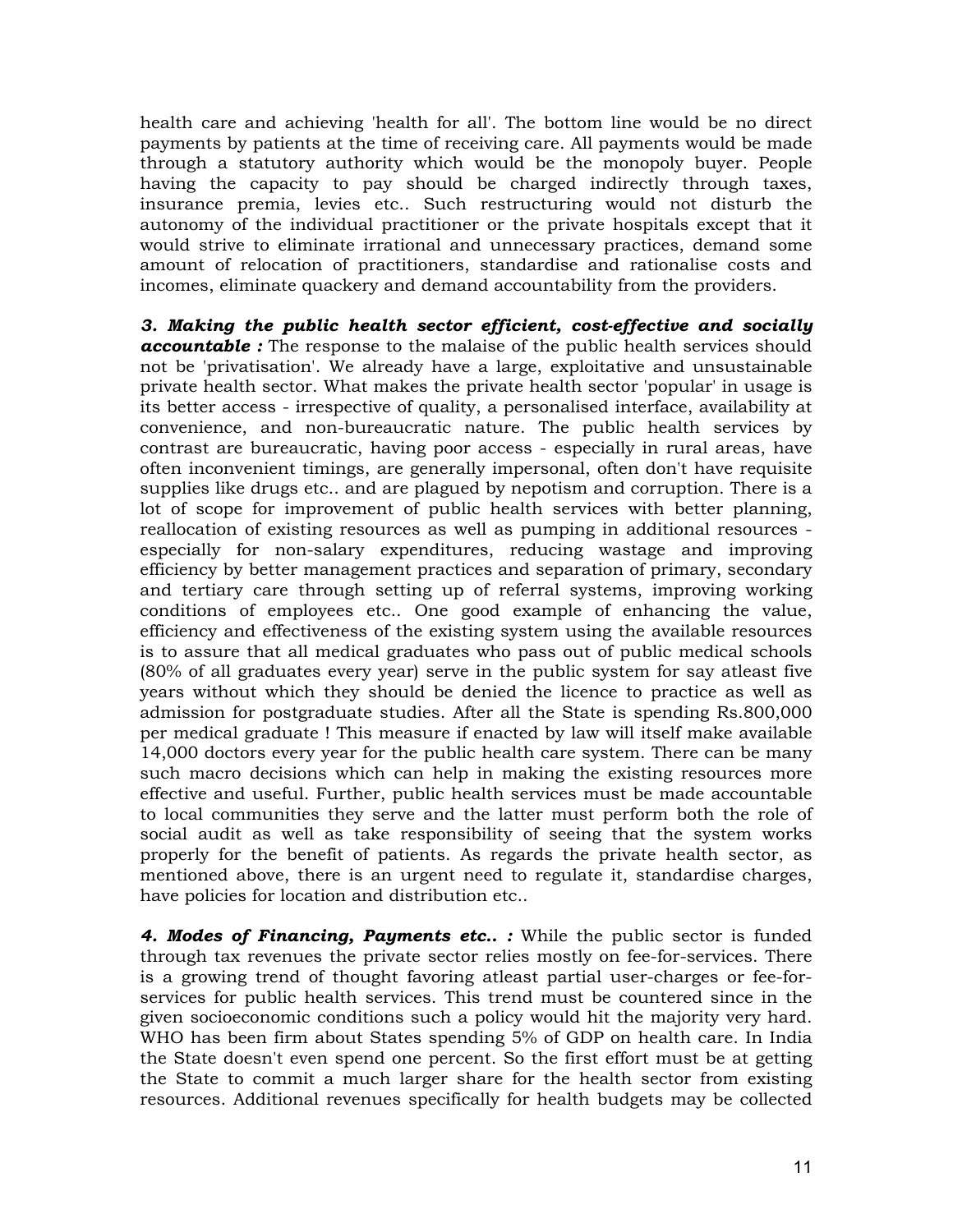on the lines of profession tax in some states which funds employment programs, levies and cesses for health could be collected by local bodies, employers in the organised sector must be made to contribute for health care services, those with capacity to pay like organised sector employees, the middle and rich peasantry (so far completely untaxed), and other self-employed, must do so through insurance and other pre-payment programs. In a vast and varied country like India no single system can work. What we would need is a combination of social insurance for the poor (premia paid by the state), employment related insurance for the organised sector employees, voluntary insurance for other categories who can afford to pay and ofcourse tax and related revenues. Further, payments of any kind at the point of provision of care must not exist as they usually are unfavorable to patients. Payments must be made to providers by a monopoly buyer of health services who can also command certain standard practices and maintain a minimum quality of care payments could be made in a variety of ways such as capitation or fixed charges for a standard regimen of services, fee-for-service as per standardised rates, etc.. The move towards monopoly purchase of health services through insurance or other means and payment to providers through this single channel is a logical and growing global trend. To achieve universal access to health care and relative equity this is perhaps the only alternative available at present, but this of necessity implies the setting up of an organised system and for this the State has to play the lead role and involve the large private sector within this universal health care paradigm if it must be successful.

Apart from the above macro measures which require radical changes, a lot of improvements are also possible within the existing framework of the health system. Thus, apart from substantially enhancing resources for the public health sector, there is also an urgent need to reorient spending and remove the allocative inefficiencies. This is possible in many ways :

 i) If the states play a more significant role in health care planning and measure

 the cost-effectiveness of intra-sectoral allocations within the program so that they can assure long term sustenance and make the program meaningful

 ii)By assuring that the non-salary inputs are maintained at an adequate level, especially stocks of essential drugs, maintenance of facilities and equipments,

fuel etc.., which is efficient enough to attract patients.

iii)By rationalising the use of hospitals through a referral system. This can be achieved if primary care facilities are well equiped and better funded to meet demands of basic health care.

 iv)By improving the mix of health care staff in the various facilities and programs.

 For instance, improving the nurse : doctor ratio in hospitals can bring down

considerably the unit cost of hospital services.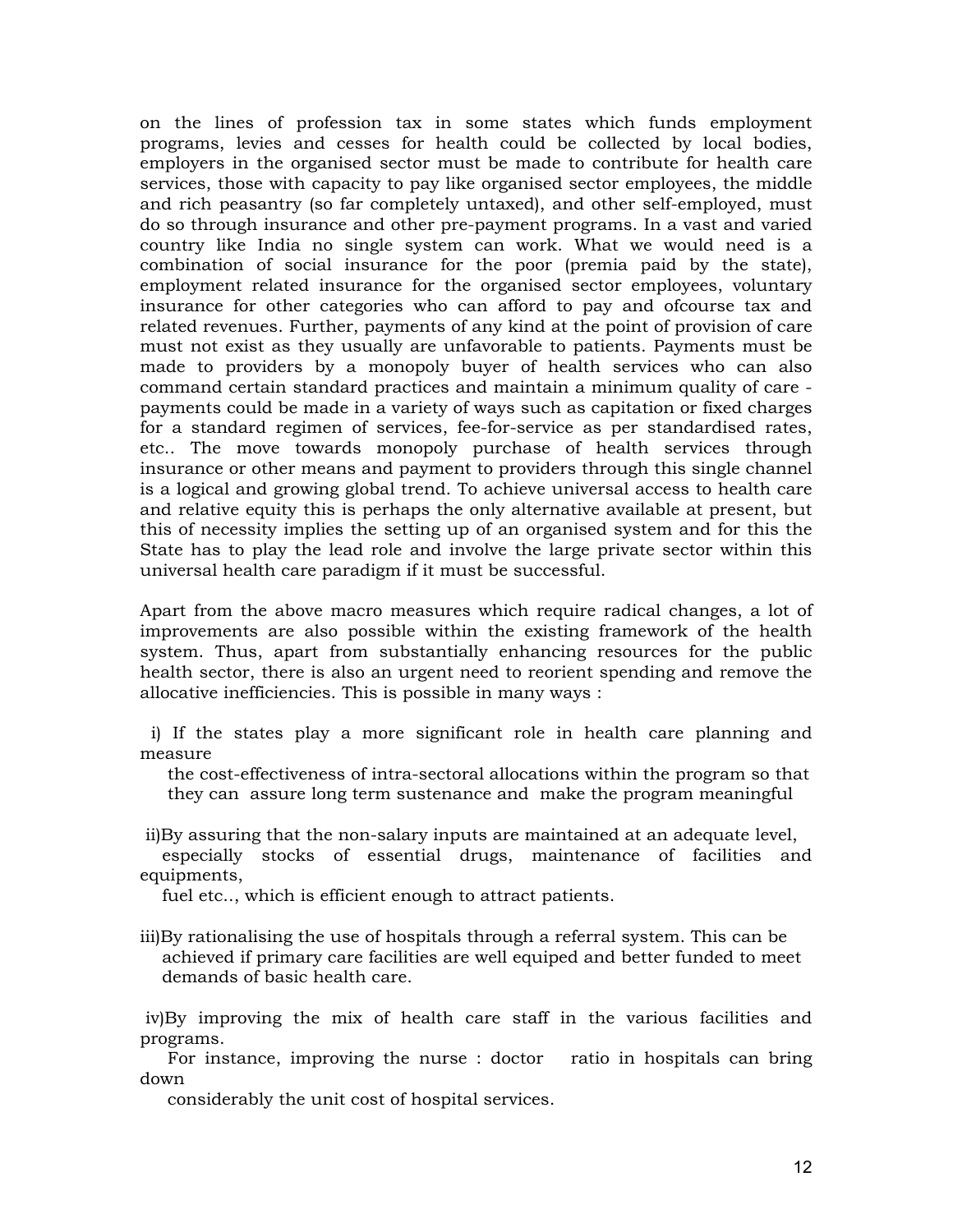v)By improving drug management - assuring that only rational and essential

 generic drugs are purchased. International experience shows that this results in

reducing drug costs by half.

 vi)And by assuring that allocations are based on actual requirements or needs and

that once committed, funds are not diverted for other expenditures.

With regard to womens' special health care needs we must reemphasise that they need special attention but it must necessarily be within the framework of comprehensive health care services and not as a special / selective program because history tells us that special programs become ends in themselves and develop their own vested interests, and this has been especially true of programs that were designed for women which ended targetting their uteruses to stop them from reproducing.

In conclusion we must reassert the importance of much larger resources being allocated for public health care. Every effort must be made to approximate the WHO suggested guideline for spending 5% of the GDP on health care. But this will not be possible if the private health sector is left unregulated and has no links with the public system. The consequence of leaving the private health sector out of the ambit of state planning has been that with the rapid growth of the private sector, which is fueled by supply-induced demand, the wealthier and the articulate increasingly seek care in the private sector and any support socially and politically for a national health system which may be there will get buried in demands for privatization etc.. further running down the public sector and hence the poor. The global trend is to evolve an effective public-private mix which functions under a single umbrella of a monopoly buyer of health services, which can either be a statutory body constituted by an Act of Parliament, or an insurance group, or the State or some combination. This creation of a single system which assures universal coverage with equity should be the not too distant goal in the reorganisation of the country's health care services. Such reorganisation will bring a tremendous saving to the economy both in terms of cutting down wastage of expenditure, especially in the private sector (overprescriptions, unnecessary tests, procedures and specialist referrals etc..), and in improving the productivity of the population by assuring equitable access to health care for all.

# **References**

Berman, Peter & M E Khan (eds.), 1992 : Paying For India's Health Care, Sage Publications, New Delhi

Duggal, Ravi, Sunil Nandraj & Asha Vadair, 1995 : Health Expenditure Across States - Special Statistics Part I and II, Economic and Political Weekly, 30:15 and 16, April 15 and 22, 1995